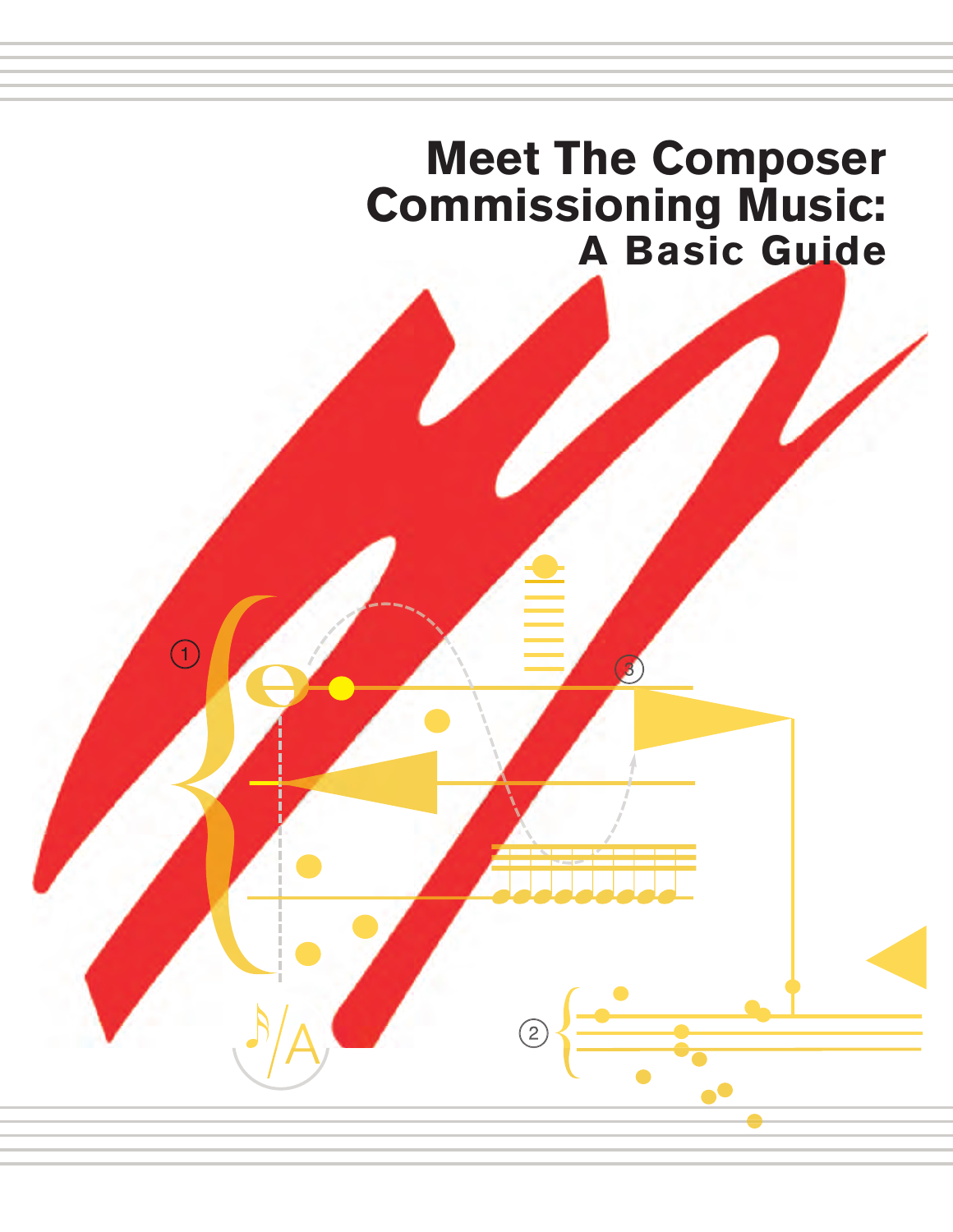# An Introduction to Commissioning

To commission music means to pay a composer to write a particular composition for a specific purpose or event. Anyone can commission music, and any type of music can be commissioned.

Choose a composer whose music moves you and who can write for the occasion and the instrumentation you have in mind. Contact candidate composers or their publisher to request samples of their music.

Base the commission fee on the length of the work, number of performers, the budget of the commissioning party, and the composer's reputation. Consult the schedule of fees in this guide and seek professional advice. Remember, fees are determined by negotiation.

Keep music copying costs separate. The costs of copying the score, extracting instrumental parts, and duplicating these materials are the commissioning party's responsibilities.

Performing and recording costs and personal appearance fees are separate from the commissioning fee and should be agreed on in advance. Establish the terms of the composer's involvement in advance for rehearsals, recordings, and public presentations.

The composer owns the commissioned work and all rights to its use under U.S. and/or International Copyright Law. The composer derives income from the licensing fees paid for use of a work in performance, publication, and recording. Composers generally retain their original manuscripts (or digital files of electronic works), though they may give copies to commissioners. Instrumental parts belong to composers or their publishers, although commissioners may have exclusive use of them for a period of time. Possession of printed or recorded music does not confer rights to performance, publication, or recording.

All performances must be licensed, including the premiere. Most composers belong to a performing rights society—ASCAP, BMI, or SESAC in the U.S.—which license their music for public performance and broadcast. The societies collect blanket fees from producers and presenters of music to license entire repertoires. If neither the commissioner nor the performer has the appropriate license, an individual license must be obtained directly from the composer or the composer's performing rights society.

Grand Rights cover theatrical or musico-dramatic performance, including opera and dance, and must be licensed directly from the composer or publisher. 

{

The Commissioning Party may negotiate rights such as:

- exclusive right to give premiere performances
- exclusive performance rights for a limited period
- exclusive right to give premieres in other cities
- right to make the work's first commercial recording
- right to be credited as the commissioner of the work in published editions, recordings, and programs of all future performances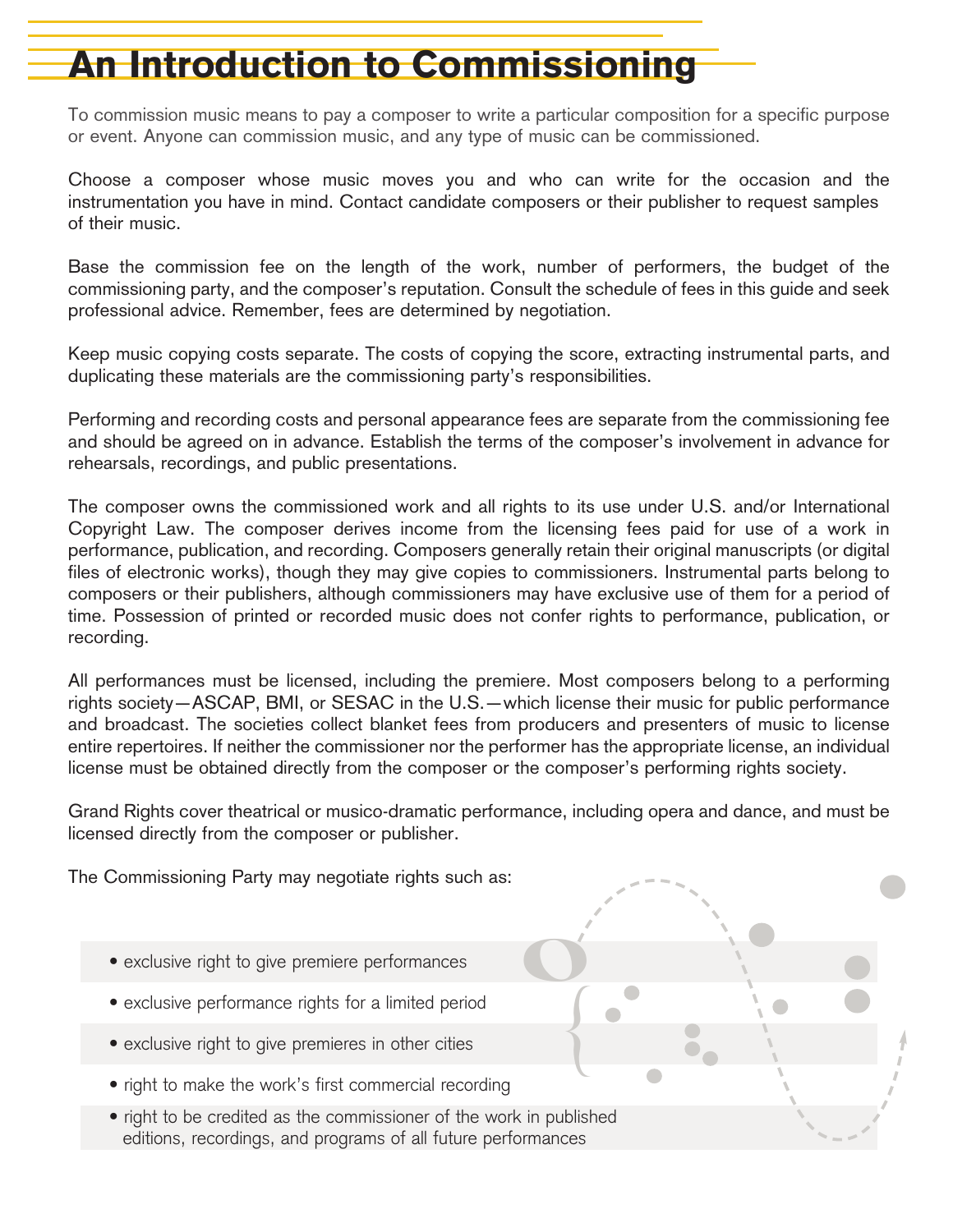Funding for commissions is available from many governmental, foundation and private sponsors, including Meet The Composer. Costs can be reduced when several organizations co-commission a work, which also ensures multiple performances. When large fees are involved, commissioning agreements are best negotiated with the help of an attorney. For smaller commissions, Meet The Composer or other organizations can provide sample agreements to use as a model. Major points to cover in any commissioning agreement include:

- identification of all parties
- description of the work: type, length, instrumentation
- fee and method of payment to the composer (generally 50% upon signing the agreement and 50% upon delivery of the score
- cost allowances and payment schedule for extracting and duplicating parts and/or producing a recording, generally payable on delivery of parts or recording
- statement that the composer is not an employee, and is not working "for hire"
- limit of composer's liability should the score not be completed
- composer's warrant that:
	- › he/she will obtain all rights to copyrighted material used in the work
	- › that the work will infringe no existing copyright
	- › that the contract contravenes no existing agreements
- the commissioning party's commitment to perform the work within a certain time period
- fees and travel expenses for the composer's assistance in preparation and presentation of the work
- licenses granted to the commissioning party (including performance, recording, broadcast, or other uses)
- time periods when exclusive rights are held by the commissioning party
- ownership of score, parts, and recordings
- rental fees for use of parts, if any (customarily waived for the premiere)
- form of the composer credits for use in programs, on recordings, and for advertising
- form of credit and dedication to the commissioning party
- responsibility for promotion, advertising, and exploitation of commissioned work
- method for resolving disputes, including the specific state law under which the agreement will be interpreted

Permission and/or licenses must be obtained for the use of existing texts or samples (i.e. a portion of an existing recording) in the commissioned work. Commissions that will be adaptations of an existing work (film, play, novel, etc.) also require special permission from the copyright owner. Commissioning agreements should specify who will be responsible for obtaining necessary permissions, licenses, and associated costs. Composers and commissioners should determine (with the help of legal counsel if needed), what permissions and licenses are necessary, and obtain these before work on the composition begins. *This Business of Music* by M. William Krasilovsky and Sydney Shemel is a useful guide to legal aspects of the music industry for both composers and commissioners. It gives full detail on the above and additional topics.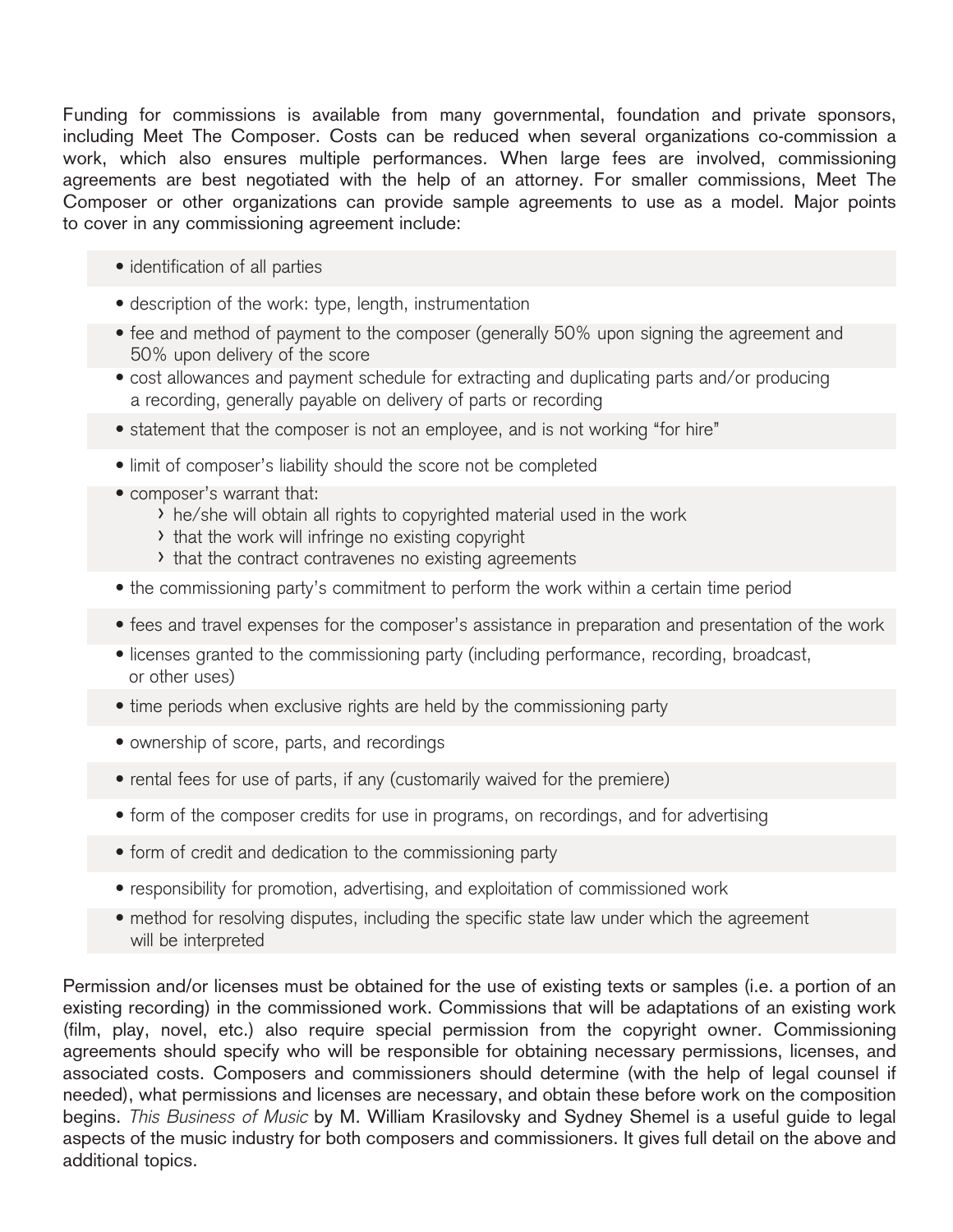# Fees and Practices by Genre

These tables are intended as a basis for negotiation. Meet The Composer does not act as agent, manager, or legal counsel. Composers and commissioners should seek legal counsel and investigate market rates for commissions in their own areas.

The figures are based on Meet The Composer's research and represent the current range of fees. Emerging composers receiving their first commissions may accept lower fees, while a number of highly marketable composers demand much higher rates. All fees are negotiable. There is a composer for every commissioning budget.

The figures do not include costs for music copying, musicians, production, or recording; those costs are assumed by the commissioning party or performers.

### Concert Music and Jazz

Income from repeated performance of concert works is speculative. Most composers depend primarily on commissions.

| Instrumentation                                                      | Under 10'         | $10 - 25'$        | Over 25'          |
|----------------------------------------------------------------------|-------------------|-------------------|-------------------|
| Solo or Duo                                                          | $$2,000 - $4,500$ | \$3,000-\$14,000  | \$8,000-\$18,000  |
| Piano Solo or Duo with instrument or voice                           | $$2,500 - $6,500$ | \$5,000-\$13,000  | \$9,000-\$26,000  |
| Tape or Electronic Solo                                              | \$2,500-\$10,500  | \$7,000-\$21,000  | \$12,000-\$32,000 |
| Trio or Quartet                                                      | \$4,000-\$10,000  | \$6,000-\$22,000  | \$12,000-\$32,000 |
| Ensemble of 5 to 10                                                  | \$5,000-\$13,000  | \$7,500-\$23,000  | \$17,000-\$32,000 |
| Chorus                                                               | \$4,000-\$14,500  | \$6,500-\$25,000  | \$14,000-\$35,000 |
| Small Chamber or Jazz Orchestra or Band<br>$(10-22 \text{ players})$ | \$6,000-\$14,000  | \$10,000-\$26,000 | \$17,000-\$31,000 |
| Large Chamber or Jazz Orchestra or Band<br>$(22-40$ players)         | \$8,000-\$19,000  | \$10,000-\$42,000 | \$22,000-\$58,000 |
| Full Orchestra<br>Concerto or chorus: Add 20–30%                     | \$9,000-\$24,000  | \$13,000-\$60,000 | \$28,000-\$95,000 |

When solo voice or a substantial electronic part is included in any of the above ensembles, add 20-30% to the indicated fee.

### Theater, Opera, and Dance

Commission fees, royalties, and box-office share are all negotiable, and are treated differently for theater, opera, or dance (described below). Fees paid up front are balanced against future income from performance, recording, or broadcast of the commissioned work.

The fees suggested are for the creation of original music only. If a composer also acts as sound designer and/or music director, separate or additional fees should be negotiated.

Permissions and/or licenses for use of existing text or adaptations of existing works under copyright should be obtained before work on the commission begins. Copyright owners may include authors, publishers, literary executors, or agents. They may not agree that a work is suitable for musical adaptation or may have already granted permission to someone else. They are entitled to request both up-front fees and a portion of any royalties.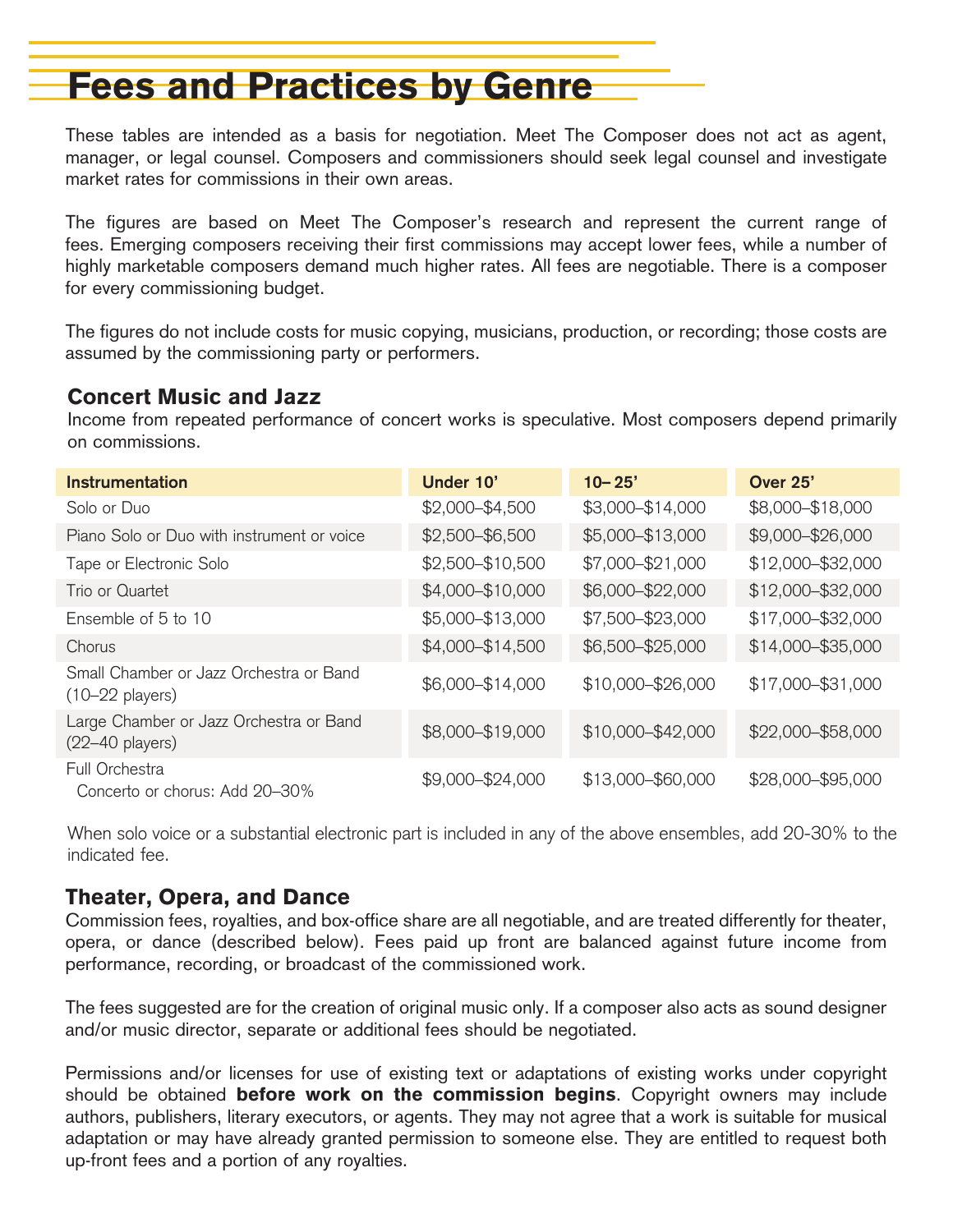#### Music for Theater/Incidental Music

The following range of commissioning fees depends on the amount of music needed. Individual composers may accept less, or command more. In addition, for shows with indefinite runs, royalties are generally paid per performance.

| Regional Company | \$3,000-\$10,000 |
|------------------|------------------|
| Off Broadway     | \$3,000-\$6,000  |
| <b>Broadway</b>  | \$5,000-\$12,000 |

#### Musical Theater

An advance against royalties may be negotiated. This can be up to \$10,000 or more for an experienced musical theater composer. The royalty is a negotiable percentage of gross box office receipts. The Dramatists Guild contracts with Broadway producers and theaters specify that Author (the composer, book-writer, and lyricist are collectively referred to as "Author") receive 4.5% pre-recoupment (i.e. until producers recoup their investment) and 6% post-recoupment. In Off-Broadway and regional theaters, it is not uncommon for Author to receive 6%, with 1-2% increase after recoupment in for-profit productions. Royalties in non-profit theaters generally work the same way. How the Author royalty is split, as well as rights for any future exploitation of the work, are usually covered in collaboration agreements.

An alternative arrangement known as a "profit pool" is becoming the standard, particularly for musicals. In a profit pool the composer is part of a group of royalty participants. Other royalty participants include the book writer, lyricist, director, choreographer and others. Royalty participants are paid a share of 40% of box office receipts minus operating expenses. The other 60% is distributed entirely to investors prerecoupment and split equally between producers and investors post-recoupment. Consult the Dramatists Guild or an experienced attorney for guidance on these complex arrangements.

#### **Opera**

Because revivals of new operas are relatively rare, most composers rely primarily on commissions. Fees depend on the length of the work and the kind of company offering the commission. Librettist fees can be a separate flat fee or a percentage of the composer's fee, typically 15-30%. The ranges below are inclusive of librettist fees. Librettists also receive a portion—traditionally half—of any royalties for the work. Composers and librettists should enter into a collaboration agreement that specifies details of copyright ownership, the merging of the copyright in the completed work, and royalty arrangements.

| <b>One-Act Opera</b> |                    | <b>Full-Length Opera</b> |                      |
|----------------------|--------------------|--------------------------|----------------------|
| Small Company        | \$15,000-\$50,000  | <b>Small Company</b>     | \$40,000 - \$150,000 |
| Large Company        | \$25,000-\$150,000 | Large Company            | \$150,000-\$500,000  |

Grand rights for performances after the premiere are negotiated with the composer or publisher in one of three ways: as a flat fee for the run; based on the number of seats in hall; or as a percentage of box office gross income.

#### **Dance**

Consult the Concert Music and Jazz table above (see anticipated instrumentation). The prospect of grand rights income may induce the composer to accept reduced fees when composing for dance. See Meet The Composer's *Music for Dance: Composer-Choreographer Collaboration* for more information on composing for dance and on licensing music for dance performances.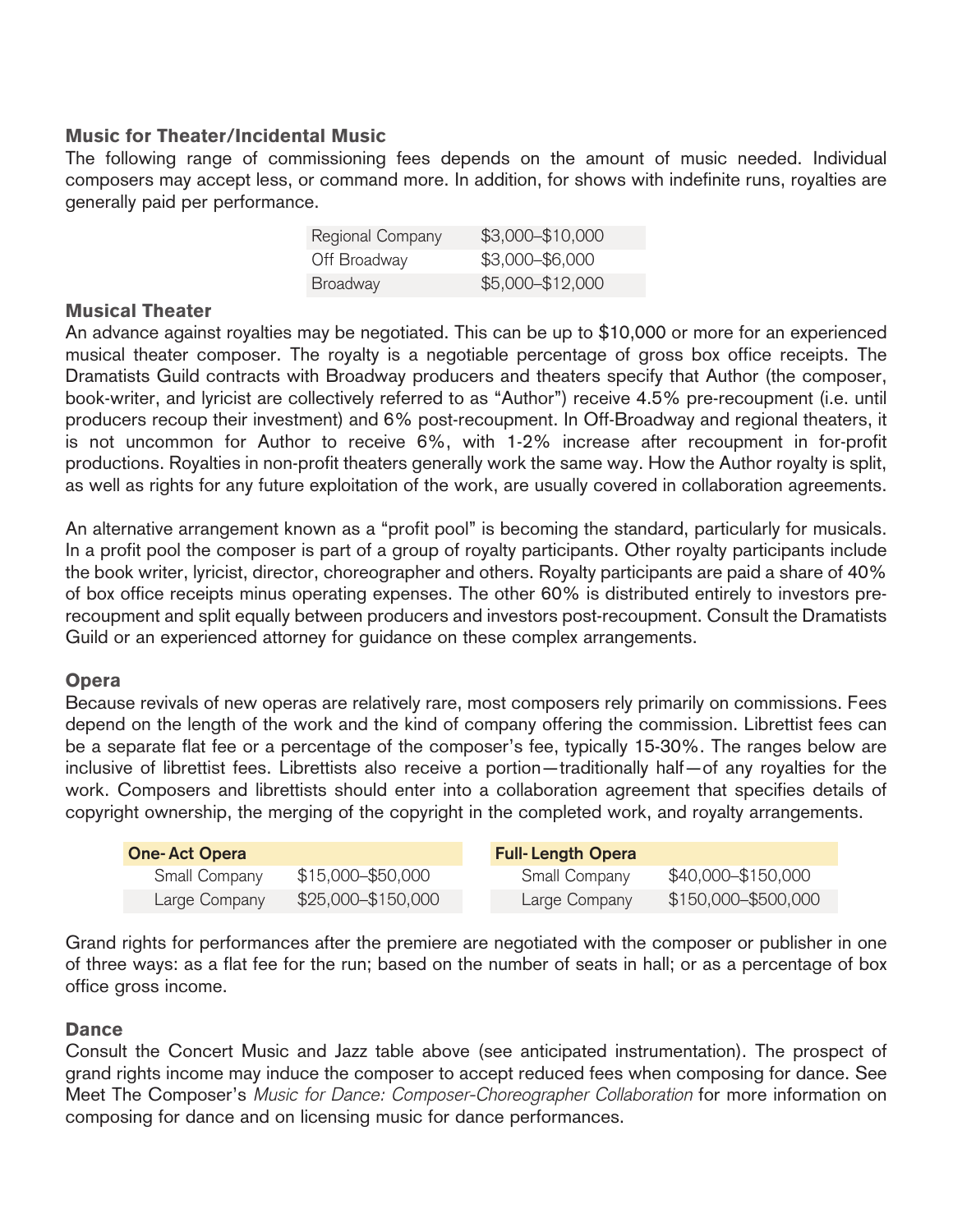# Film, Broadcast, and Video Games

Film and television composers must be capable of organizing every aspect of production and providing finished recordings on very tight schedules. The composer must think carefully about what future their work may have, because the initial fee varies considerably depending on what rights the composer retains to income from the music. Money received up front may not be as important, for instance, as retaining copyright ownership, or the exposure a project will bring. What follows is an outline of general practice in a complex field. For full details, prospective film and television composers should consult colleagues, and engage an experienced entertainment lawyer or agent in negotiating with studios and producers.

#### Film

The composer's fee can be either a negotiated figure or part of a "package"—i.e., the portion of the music budget remaining after paying musicians, producing a soundtrack, and buying rights to existing music. Music budgets range from 1% to 10% (usually 3-5%) of overall budget. In studio films, the composer works "for hire" as the producer "buys out" all rights to music. With independent films and documentaries the composer can often negotiate certain rights in exchange for a lower fee. Credits as performer, orchestrator, and leader allow the composer to receive a package of benefits through the American Federation of Musicians. Screenings in the United States do not produce composer royalties, but the performing rights societies collect licensing fees for their member composers for television broadcasts and screenings abroad—which can amount to a considerable income if composer has retained publishing rights.

The following ranges indicate typical net composer fees, depending on film budget, rights retained, and composer's prestige. A composer seeking exposure may accept less.

| Major Studio Film        | \$90,000-\$1,000,000 |
|--------------------------|----------------------|
| Independent Feature Film | \$10,000-\$200,000   |
| Independent Short Film   | $$1,000 - $5,000$    |
| Documentary              | \$5,000-\$30,000     |

#### **Television**

As in film, the composer's fee is usually negotiated as part of a "package"—i.e., the portion of the music budget remaining after paying musicians, producing a soundtrack, and buying the rights to music. Performing rights societies pay composer royalties on "performances" (broadcasts)—more for networks and cable, less for public television. Credits as performer, orchestrator, and leader allow the composer to receive a package of benefits through the American Federation of Musicians. The following ranges represent what a composer typically nets. A composer seeking exposure may accept less.

| 30-minute series episode \$1,250-\$12,000 |  |
|-------------------------------------------|--|
| 60-minute series episode \$3,000-\$25,000 |  |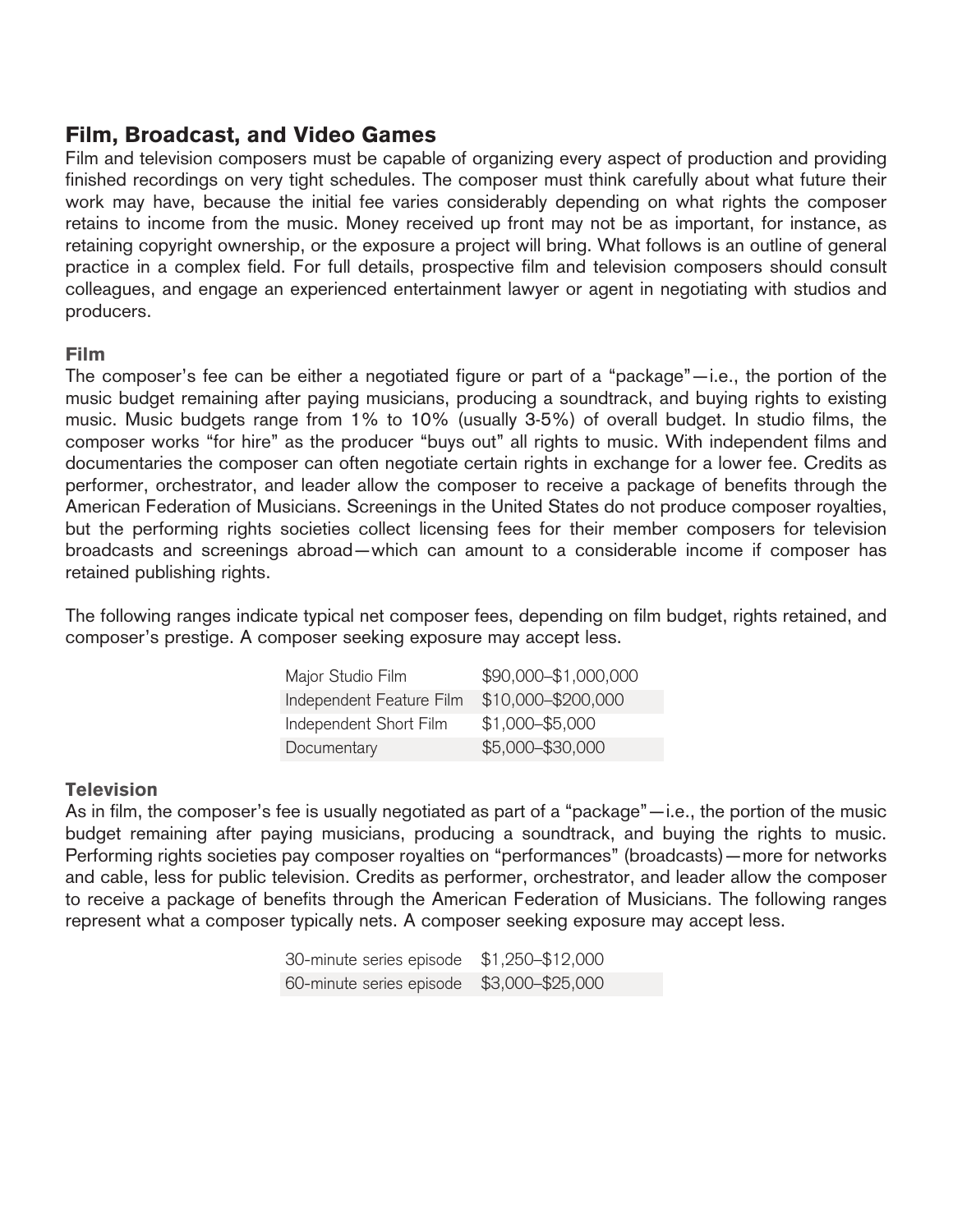#### Commercials and Logos

Most music heard in commercials is created by production houses which employ composers "for hire" and hold all rights to their music. The composer's Creative Fee can be as much as 25-50% of the overall music budget, although typically this is shared with contributing producers. Other than national network spots, performing rights societies do not always log broadcast of commercials, so the composer's future income depends on royalties as composer, paid by producer, and American Federation of Musicians recording payment as performer, arranger, or leader. The following ranges represent what a composer typically nets. A composer seeking exposure may accept less.

| Regional Commercial                                | $$1,000 - $4,000$ |
|----------------------------------------------------|-------------------|
| National Commercial                                | \$3,000-\$15,000  |
| Logo (Corporate/Product Identity) \$5,000-\$50,000 |                   |

#### Production Music Libraries

Production Music Libraries offer media producers a collection of pre-recorded tracks that can be licensed for a pre-determined fee. Composers are usually hired to create music under a "work-for-hire" agreement, retaining the right to collect the writer's share of performance fees from broadcasts of their music.

While revenues are typically less than from original compositions, the growing popularity of production music libraries and the panoply of music styles they require has provided opportunities for many composers to augment their careers with this type of work.

> Three-minute finished track (all midi/samples) \$1,250–\$12,000 Worldwide Performing Rights Organization payments \$3,000–\$25,000

#### Video Games

Composers are paid on a per-minute basis. A typical game may require anywhere from 20 to 80 minutes of music. Per-minute fees range from \$500 up to \$2,500. Some game studios will hire multiple, noncollaborating composers for a single title or use existing music. Composers are hired on a "work-for-hire" basis and usually do not retain publishing rights. In most cases the up-front fee will be the only income a composer receives as video games rarely offer opportunities for royalty income.

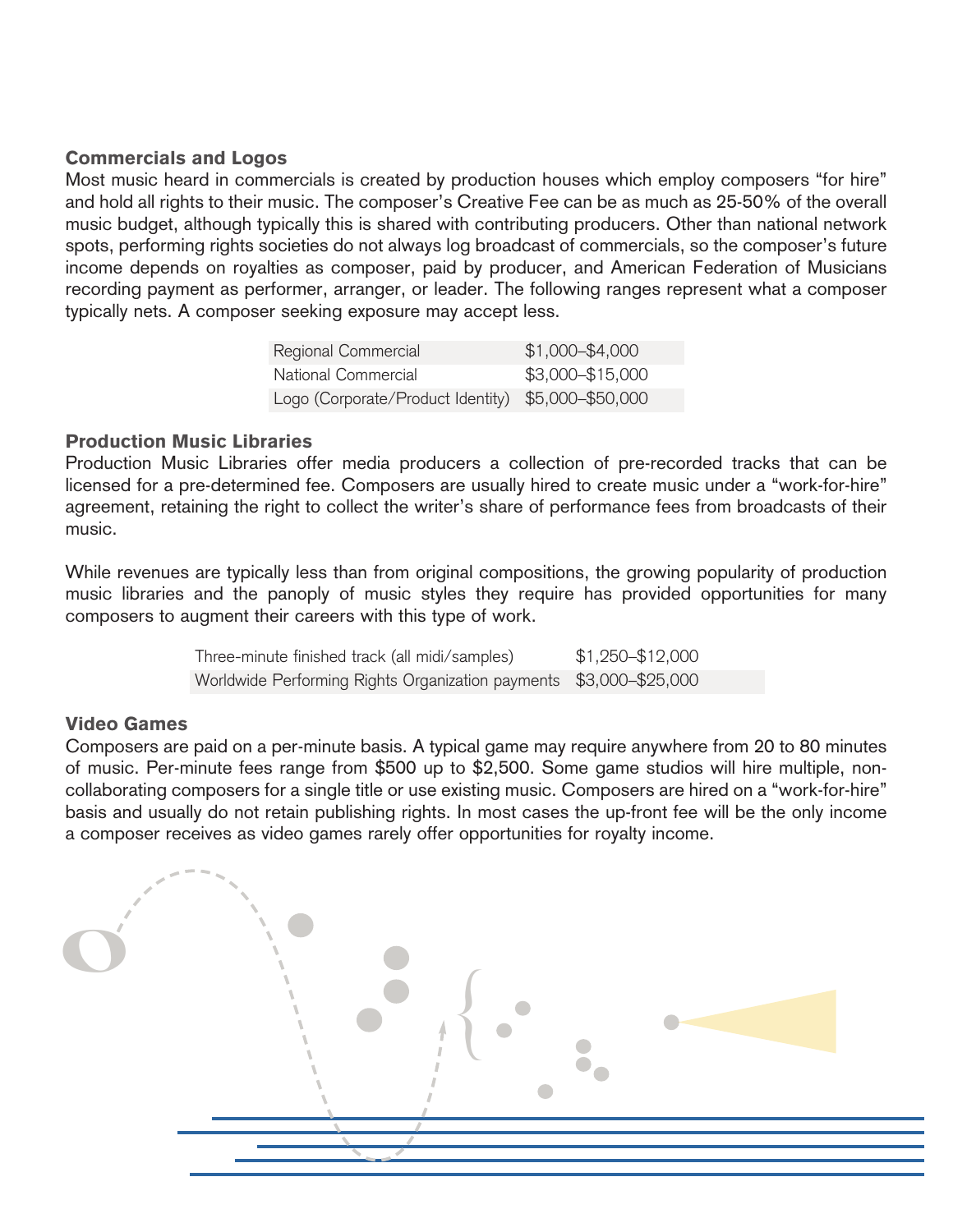# Copying and Printing Costs

The commissioner is responsible for paying for the preparation of performance materials. That typically means the copying of a score and parts using music notation software. In some cases a composer may do this work themselves, or they may do part of the work and hire others to finish the task. No matter who does the work, it is the responsibility of the commissioner to pay for copying costs.

Factors that influence copying costs include:

- the complexity (i.e., amount of detail) in the music
- the tempi and length of the piece
- the instrumentation
- the style of orchestration (some composers use many orchestral instruments all the time, resulting in a thicker texture that requires more pages in the score and parts)

If the commissioned composer will produce the performance materials, plan on copying costs of 10%-30% of the commissioning fee. This is a separate fee, over and above the commission, that is negotiated with the composer and specified in the commissioning agreement.

If engaging a professional copyist, use this chart to calculate a rough estimate. Rates will vary in different markets. Contact copyists in your area for an estimate specific to the commission in question during contract negotiation.

| <b>Ensemble Size</b>        | Per-Minute Estimate <sup>1</sup> |
|-----------------------------|----------------------------------|
| Solo                        | $$75 - $100$                     |
| Small to Mid-Sized Ensemble | \$100-\$200                      |
| Large Ensemble or Orchestra | \$300-\$700                      |
| Opera                       | $$300 - $500^2$                  |

**1**<br>2 The factors listed above dictate how the costs fit within these ranges.<br><sup>2</sup> Piano/vocal scores are usually paid for separately and range from \$8,000-\$14,000; this usually involves the copying and additional work of reducing the music from full score to piano.

Printing costs vary depending on the number of pages, size, and the type of binding. A score and parts to an orchestra piece might cost a few hundred dollars, an opera (including piano/vocal scores) over \$1,000.

The Modern Orchestra Librarians' Association produces a guide with recommendations for the preparation of musical performance materials for orchestras (see "Publications" below). This may be useful for composers preparing their own performance materials. Commissioners may find it helpful in illuminating the complexity and costs involved in music preparation. Any preferences or requirements expressed by commissioning musicians or ensembles, however, should take priority.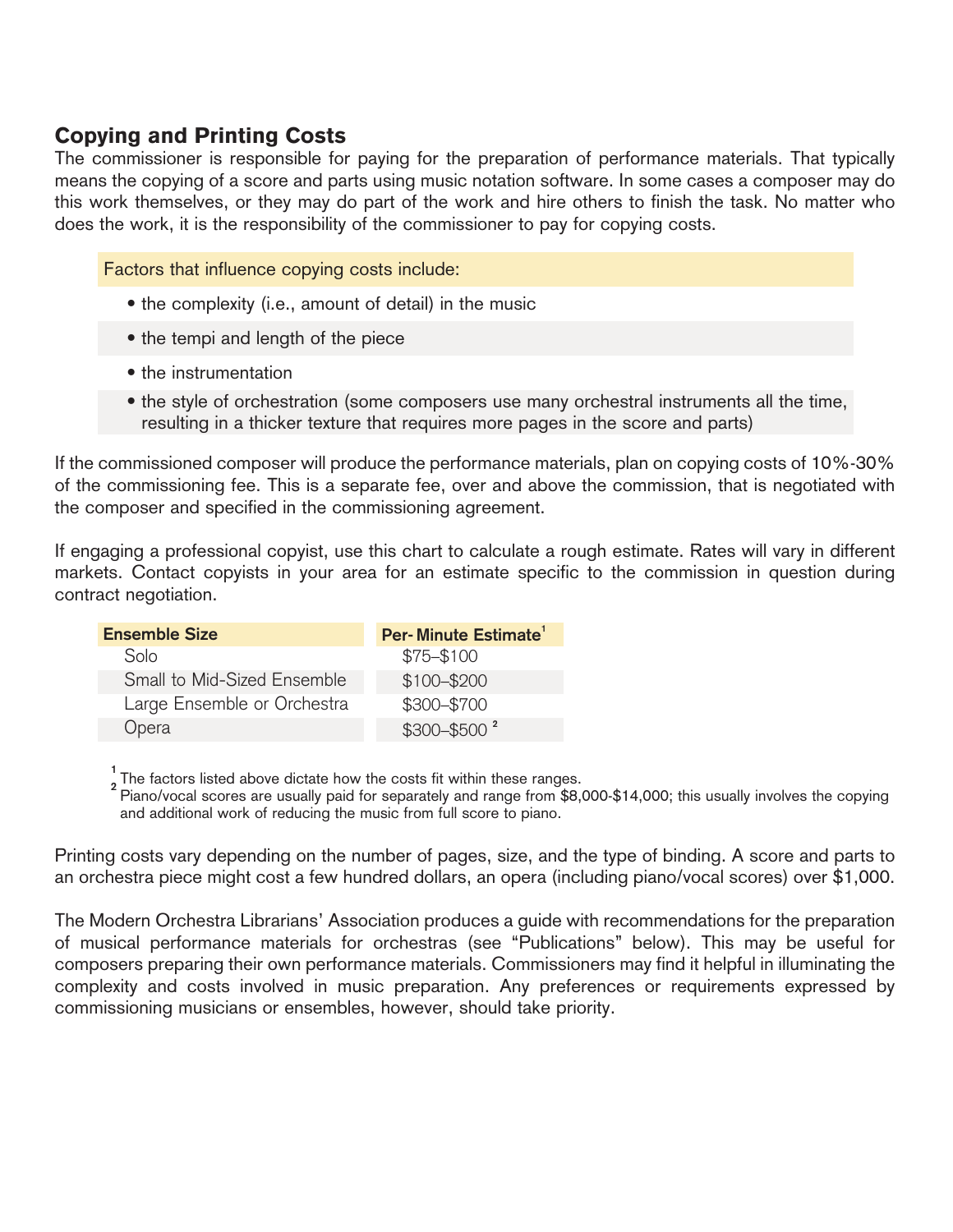# Resources

Organizations offering information about commissioning, fees, and composer income

American Society of Composers, Authors, and Publishers (ASCAP)

1 Lincoln Plaza New York, NY 10023 (800) 952-7227 | *www.ascap.com*

#### Broadcast Music Incorporated (BMI)

320 West 57th St. New York, NY (212) 586-2000 | *www.bmi.com*

#### SESAC, Inc.

55 Music Square E. Nashville, TN 37203 (615) 320-0055 | *www.sesac.com*

#### Dramatists Guild, Inc.

(for theater and musical theater) 1501 Broadway, Suite 701 New York, NY 10036 (212) 398-9366 | *www.dramatistsguild.org*

Society of Composers and Lyricists

(for film and television) 8447 Wilshire Blvd., Suite 401 Beverly Hills CA 90211 (310) 281-2812 | *www.thescl.com*

## Volunteer Lawyers for the Arts

(low-cost legal advice for artists) 1 East 53rd St., 6th Floor New York, NY 10022 (212) 319-2787 | *www.vlany.org*

## **Publications**

*This Business of Music*, M. William Krasilovsky and Sydney Shemel, Billboard Books, 2007

*MOLA Guidelines for Music Preparation*, Modern Orchestra Librarians Association available at http://molainc.org/GuidelinesBrochure2006.pdf

*Music for Dance: Composer-Choreographer Collaboration*, Meet The Composer available at http://meetthecomposer.org/publications